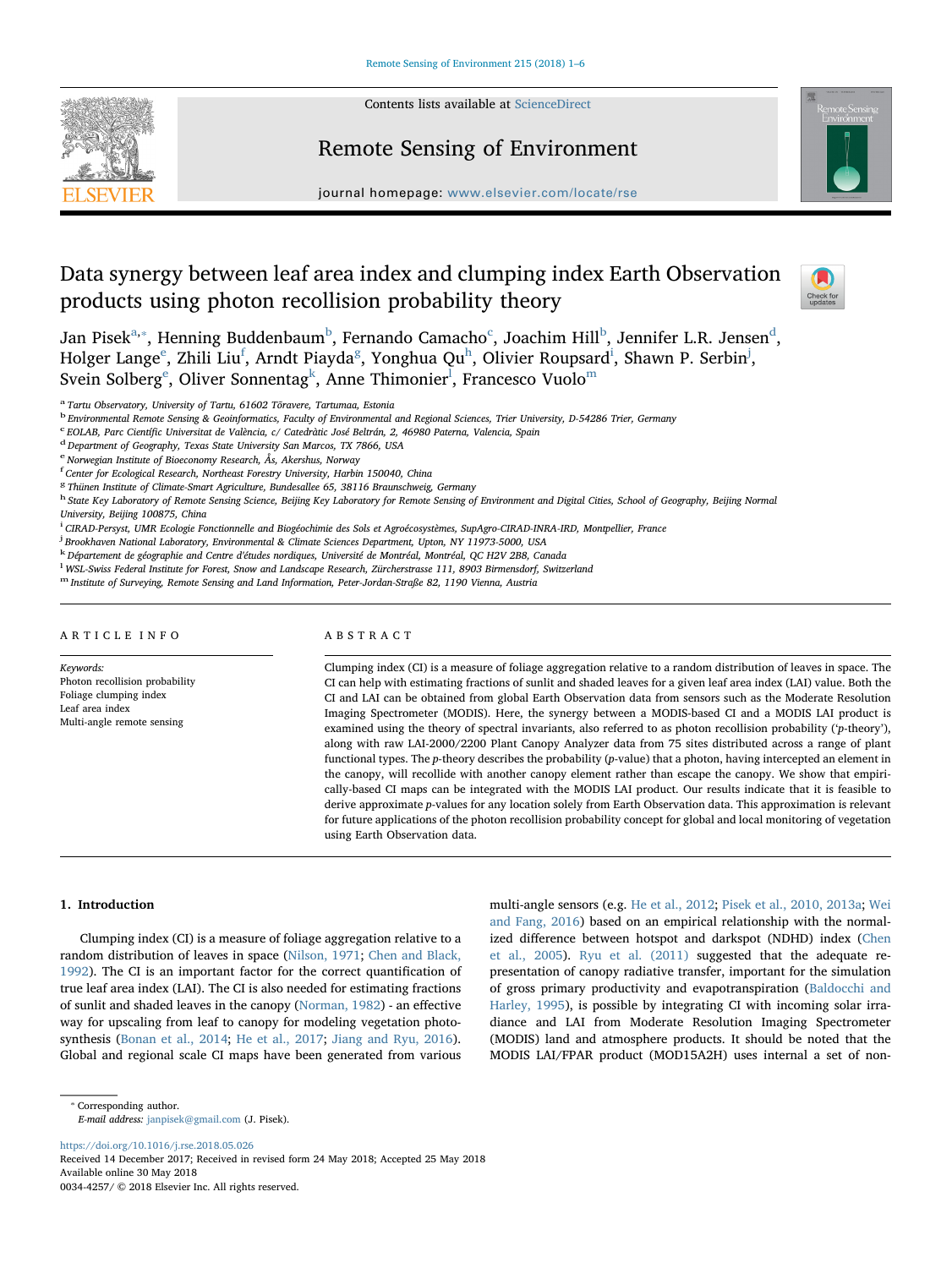empirical, stochastic equations for the parameterization of foliage clumping ([Shabanov et al., 2003\)](#page-5-10). Our objective is to find out if the MODIS LAI product with its non-empirical, stochastic clumping parameterization can be used together with empirically-based CI maps, e.g. for the calculation of sunlit/shaded fractions of LAI.

Here, we assess the synergy between a MODIS-based CI ([He et al.,](#page-5-5) [2012\)](#page-5-5) and a MODIS LAI product ([Yan et al., 2016a, 2016b\)](#page-5-11) using the theory of spectral invariants or 'p-theory' [\(Knyazikhin et al., 1998\)](#page-5-12) along with raw LAI-2000/2200 Plant Canopy Analyzer (PCA; LI-COR Biosciences, Lincoln, NE, USA) data from 75 sites surveyed across a range of plant functional types (PFTs). The p-theory predicts that the amount of radiation scattered (reflected or transmitted) within a canopy depends only on the wavelength and the spectrally invariant canopy structural parameter  $p$ . It can be interpreted as the probability of a photon, having intercepted an element in the canopy, to recollide with another canopy element rather than escape the canopy ([Smolander and](#page-5-13) [Stenberg, 2005\)](#page-5-13). The parameter  $p$  is linked to the foliage clumping ([Stenberg et al., 2016\)](#page-5-14). Simulation studies by [Mõttus et al. \(2007\)](#page-5-15) and [Smolander and Stenberg \(2005\)](#page-5-13) showed the recollision probability is closely related to LAI, with p-LAI relationships varying with the degree of clumping in the spatial distribution of leaf (needle) area. At a fixed LAI, p-value is larger the more aggregated the leaves in a canopy, or the smaller the canopy CI. The  $p$ -theory is intuitive and connected to the radiative transfer theory through the eigenvalues of the radiative transfer equation [\(Knyazikhin et al., 1998\)](#page-5-12). [Stenberg et al. \(2016\)](#page-5-14) provide an excellent review of the photon recollision probability concept in modeling the radiation regime of canopies.

#### 2. Materials and methods

#### 2.1. Method

*π*

<span id="page-1-0"></span>[Stenberg \(2007\)](#page-5-16) proposed to approximate a photon recollision probability for a canopy (p-value) from the Plant Canopy Analyzer (PCA) as:

$$
p = 1 - (i_0 / LAI_{true}) \tag{1}
$$

<span id="page-1-2"></span>where  $p$  is photon recollision probability,  $\text{LAI}_{true}$  is true leaf area index, and  $i_0$  is canopy interceptance (the portion of the incoming radiation (photons) that is intercepted by the leaves), which can be expressed as:

$$
i_0 = 1 - t_0 \tag{2}
$$

where  $i_0$  and  $t_0$  are canopy interceptance and transmittance under diffuse, isotropic illumination conditions with constant directional in-tensity ([Stenberg, 2007\)](#page-5-16). Both  $i_0$  and  $t_0$  describe first interactions (with the canopy or the ground) only, and do not include photons which escape or interact again after being scattered from a leaf or the ground (Stenberg, pers. comm). [Stenberg \(2007\)](#page-5-16) and [Smolander and Stenberg](#page-5-13) [\(2005\)](#page-5-13) further assume the canopy to have spherical leaf/shoot orientation and to be bounded underneath by a non-reflecting surface.  $t_0$ is obtained as:

<span id="page-1-6"></span>
$$
t_0 = 2 \int_0^{\frac{\pi}{2}} \overline{cgf}(\theta) \sin(\theta) \cos(\theta) d\theta
$$
 (3)

<span id="page-1-3"></span>where *cgf* is the canopy gap fraction at zenith angle θ (averaged over azimuth angle and horizontal area). Eqs. [\(1\) and \(2\)](#page-1-0) can be combined to give:

$$
p = 1 - \frac{1 - 2\int_0^{\frac{\pi}{2}} \overline{cgf}(\theta) \sin(\theta) \cos(\theta) d\theta}{\text{LAI}_{true}} \tag{4}
$$

It should be noted that  $p$  as defined by [Stenberg \(2007\)](#page-5-16) is a canopy structural characteristic which is independent of the above canopy radiation conditions. The PCA-based LAI estimate  $(LAI<sub>PCA</sub>)$  is calculated here as the mean of the logarithms of the gap fraction values with clumping effects partially considered ([Ryu et al., 2010\)](#page-5-17):

$$
LAI_{PCA} = -2 \int_{0}^{\frac{\pi}{2}} \overline{\ln(\text{cgf}(\theta))} \sin(\theta) \cos(\theta) d\theta
$$
\n(5)

For the coniferous sites, the PCA estimate  $(LAI_{PCA})$  is further converted to true LAI using a shoot-scale grouping correction factor  $\gamma_E$  $(LAI<sub>true</sub> = LAI<sub>PCA</sub> * \gamma<sub>E</sub>)$  before calculating p [\(Rautiainen et al., 2009](#page-5-18)).

<span id="page-1-1"></span>Alternatively,  $t_0$  can be also estimated for an effective zenith angle  $\theta$ as a function of LAI, mean projection of unit foliage area (G) ([Ross,](#page-5-19) [1981\)](#page-5-19), and clumping index (CI) [\(Chen et al., 2005\)](#page-5-8):

$$
t_0(\theta) = \exp[-G(\theta)CI LAI_{true}/\cos\theta]
$$
 (6)

<span id="page-1-4"></span>Combining Eqs. [\(1\) and \(2\)](#page-1-0) with [\(6\)](#page-1-1), photon recollision probability p can then be calculated with CI and LAI estimated from Earth Observation data as:

$$
p = 1 - (1 - \exp[-G(\theta) \text{CI LAI}_{true}/\cos\theta]) / \text{LAI}_{true}
$$
\n(7)

with  $G(\theta) = 0.5$  and  $\theta$  set as 57.3° to minimize the uncertainty about leaf angle orientation information ([Pisek et al., 2013b\)](#page-5-20) and assuming that  $t_0$  in Eq. [\(2\)](#page-1-2) for the upper hemisphere can be approximated by  $t_0$ (57.3°). Eqs. [\(4\) and \(7\)](#page-1-3) provide a simple way to evaluate the synergy of MODIS LAI ([Yan et al., 2016a\)](#page-5-11) and CI ([He et al., 2012\)](#page-5-5) products with independent PCA estimates. In case of needleleaf forests, Eq. [\(7\)](#page-1-4) needs to be further modified when used in combination with the MODIS LAI product (LAI<sub>MODIS</sub>):

$$
p = 1 - (1 - \exp[-G(\theta) \operatorname{CI} \gamma_{\rm E} \text{LAI}_{\text{MODIS}} / \cos \theta]) / (\text{LAI}_{\text{MODIS}} \gamma_{\rm E}) \tag{8}
$$

as vegetation clumping is not accounted for at the shoot scale in the original MODIS LAI product [\(Yan et al., 2016b\)](#page-5-21).

### <span id="page-1-5"></span>2.2. MODIS LAI data

The current version of the MODIS LAI/FPAR product (MOD15A2H) is Collection 6 (C6) ([Yan et al., 2016a](#page-5-11)). The main algorithm is based on look-up tables (LUTs) simulated from a three-dimensional radiative transfer (3D RT) model ([Knyazikhin et al., 1999;](#page-5-22) [Myneni et al., 2002](#page-5-23)). The algorithm finds the best LAI and FPAR estimates with biome-specific LUTs using daily land surface Bi-directional Reflectance Factors (BRFs) along with their uncertainties. A back-up empirical method utilizes relationships between the Normalized Difference Vegetation Index and LAI/FPAR to produce lower quality LAI estimates. The LAI value corresponding to the maximum FPAR is selected over the compositing period of four or eight days. Vegetation clumping in the 3D RT is accounted for at plant and canopy scales.

The most important improvement in MOD15A2H C6 compared to previous versions is the increase from 1 km to 500 m spatial resolution. In addition, a new version of MODIS surface reflectances (MOD09GA C6) is used to replace the previous 1 km intermediate dataset (MODA-GAGG). In C6 the 1 km static land cover input is replaced with new multi-year MODIS land cover product (MCD12Q1) at 500 m resolution.

Only MODIS LAI retrievals produced with the main RT algorithm closest to the date of PCA measurements (see [Section 2.4\)](#page-3-0) were used in this study.

#### 2.3. MODIS CI data

[He et al. \(2012\)](#page-5-5) derived a global CI map at 500 m spatial resolution using the red band (620–670 nm) from the MODIS BRDF Model Parameters product (MCD43A1; [Schaaf et al., 2002\)](#page-5-24). Since MODIS does not observe near the hotspot and the angular kernels used to construct the MODIS BRDF product do not include the complete hotspot physics and consistently underestimate the hotspot, [He et al. \(2012\)](#page-5-5) developed an approach to correct the MODIS hotspot magnitude with synchronous co-registered POLDER-3 data. After the MODIS hotspot correction, CI is derived using two coefficients calculated from the second-order polynomial fit of the tabulated relationship between CI and NDHD by [Chen](#page-5-8) [et al. \(2005\)](#page-5-8). [He et al. \(2012\)](#page-5-5) assigned a single annual CI value, the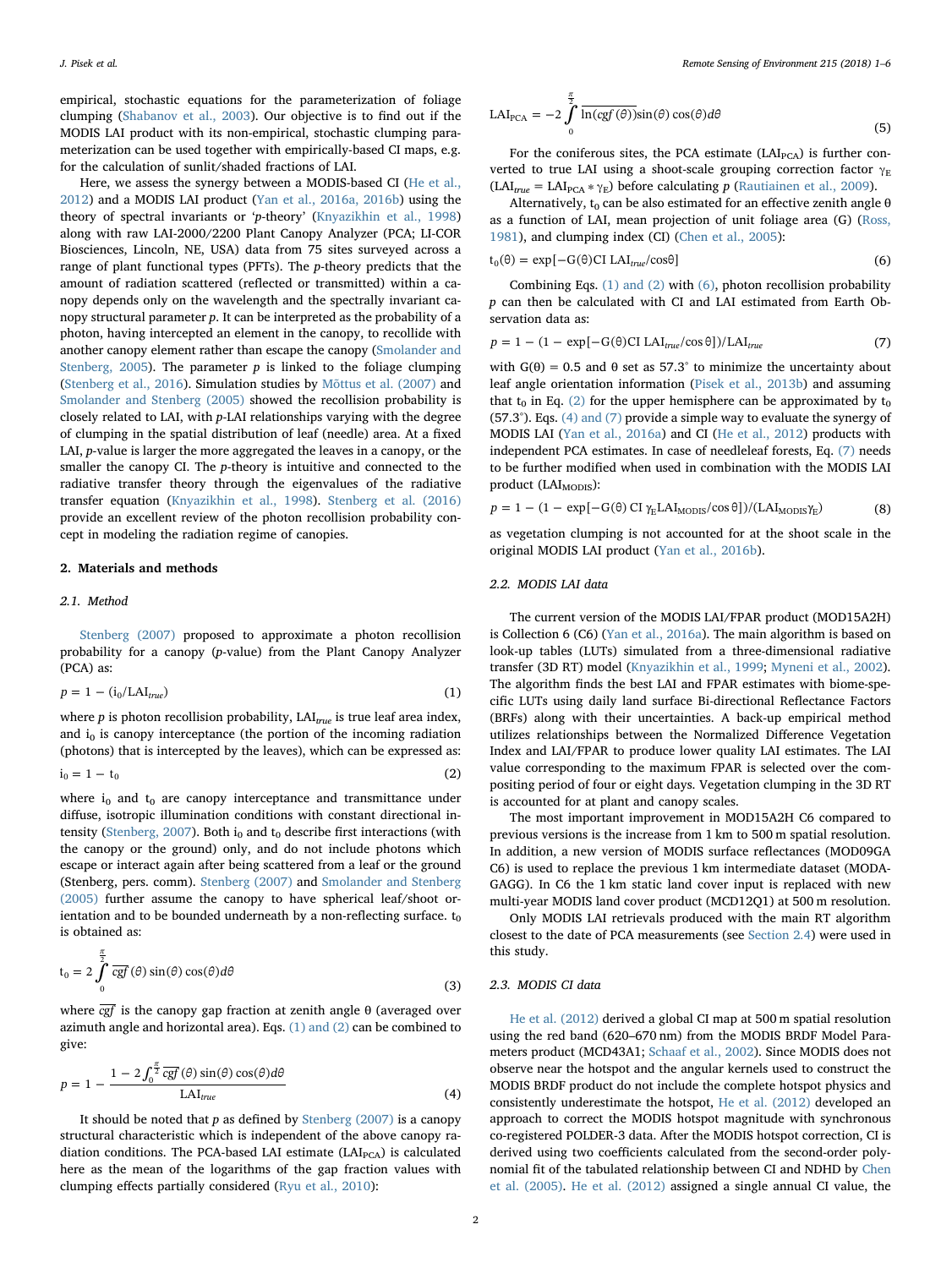# <span id="page-2-0"></span>Table 1

Characteristics and results for 75 sites with raw PCA measurements. PFT is plant functional type. Lat is latitude (in degrees). Lon is longitude (in degrees). PCA is Plant Canopy Analyzer. LAI<sub>PCA</sub> is LAI estimate from PCA data.  $p$  is the photon recollision probability.  $\gamma_E$  is the needle-to-shoot area ratio.

| ${\tt PFT}$               | Country                    | Site name               | Lat              | Lon               | Species                                     | raw PCA data source                                | LAIPCA       | t0             | $\boldsymbol{p}$ | $\gamma_E$   |
|---------------------------|----------------------------|-------------------------|------------------|-------------------|---------------------------------------------|----------------------------------------------------|--------------|----------------|------------------|--------------|
| CRO                       | Austria                    | Marchfeld_B             | 48.16N           | 16.7E             | Beet                                        | Vuolo et al. (2013)                                | 2.87         | 0.095          | 0.72             |              |
| CRO                       | Austria                    | Marchfeld_M             | 48.18N           | 16.92E            | Maize                                       | Vuolo et al. (2013)                                | 3.10         | 0.089          | 0.72             |              |
| CRO                       | Austria                    | Marchfeld_W             | 48.18N           | 16.91E            | Wheat                                       | Vuolo et al. (2013)                                | 0.55         | 0.683          | 0.48             |              |
| CRO                       | China                      | Heilongjiang            | 48.13N           | 126.96E           | Corn                                        | Qu et al. (2016)                                   | 0.72         | 0.548          | 0.42             |              |
| CRO                       | Costa Rica                 | Aquiares                | 9.93N            | 83.71W            | Coffee                                      | Taugourdeau et al. (2014)                          | 2.66         | 0.107          | 0.70             |              |
| CRO                       | Japan                      | Nagaoka                 | 37.48N           | 138.78E           | Rice - early planted                        | Kobayashi (unpublished)                            | 2.72         | 0.124          | 0.70             |              |
| CRO                       | Japan                      | Nagaoka                 | 37.48N           | 138.78E           | Rice - later planted                        | Kobayashi (unpublished)                            | 2.84         | 0.111          | 0.71             |              |
| CRO                       | Spain                      | Barrax C-3              | 39.06N           | 2.09W             | Corn                                        | Verger et al. (2009)                               | 0.36         | 0.746          | 0.35             |              |
| CRO                       | Spain                      | Barrax C-2              | 39.05N           | 2.09W             | Corn                                        | Verger et al. (2009)                               | 0.42         | 0.715          | 0.37             |              |
| DBF                       | Estonia                    | Järvselja               | 58.29N           | 27.26E            | Silver birch                                | Kodar et al. (2008)                                | 3.78         | 0.081          | 0.76             |              |
| <b>DBF</b>                | Germany                    | Hohes Holz              | 52.08N           | 11.22E            | Beech                                       | Piayda (unpublished)                               | 4.44         | 0.025          | 0.79             |              |
| DBF                       | Germany                    | Merzalben               | 49.26N           | 7.8E              | Beech, oak                                  | Pueschel et al. (2012)                             | 4.24         | 0.029          | 0.77             |              |
| DBF<br><b>DBF</b>         | Italy                      | Ro1<br>Ro <sub>2</sub>  | 42.41N           | 11.93E<br>11.92E  | Oak<br>Oak                                  | Tedeschi et al. (2006)                             | 3.70         | 0.052<br>0.028 | 0.75<br>0.79     |              |
| <b>DBF</b>                | Italy<br>Japan             | Takayama                | 42.39N<br>36.14N | 137.42E           | Mongolian oak                               | Tedeschi et al. (2006)<br>Nasahara et al. (2008)   | 4.57<br>3.66 | 0.045          | 0.74             |              |
| DBF                       | Korea                      | Gwangneung              | 37.76N           | 127.15E           | Oak                                         | Kwon (unpublished)                                 | 4.57         | 0.018          | 0.79             |              |
| <b>DBF</b>                | Switzerland                | Bettlachstock           | 47.23N           | 7.41E             | Beech                                       | Thimonier et al. (2010)                            | 4.53         | 0.02           | 0.79             |              |
| <b>DBF</b>                | Switzerland                | Isone                   | 46.13N           | 9.01E             | Beech                                       | Thimonier et al. (2010)                            | 3.81         | 0.035          | 0.76             |              |
| DBF                       | Switzerland                | Lausanne                | 46.58N           | 6.66E             | Beech                                       | Thimonier et al. (2010)                            | 5.45         | 0.012          | 0.82             |              |
| DBF                       | Switzerland                | Neunkirch               | 47.68N           | 8.53E             | Beech                                       | Thimonier et al. (2010)                            | 3.76         | 0.04           | 0.75             |              |
| <b>DBF</b>                | Switzerland                | Schänis                 | 47.16N           | 9.06E             | Beech                                       | Thimonier et al. (2010)                            | 4.07         | 0.03           | 0.76             |              |
| <b>DBF</b>                | Switzerland                | Novaggio                | 46.01N           | 8.83E             | Oak                                         | Thimonier et al. (2010)                            | 3.21         | 0.059          | 0.72             |              |
| DBF                       | Switzerland                | Jussy                   | 46.23N           | 6.28E             | Oak, hornbeam                               | Thimonier et al. (2010)                            | 4.12         | 0.031          | 0.78             |              |
| <b>DBF</b>                | <b>USA</b>                 | Chestnut                | 35.93N           | 84.45W            | Chestnut                                    | Heuer (unpublished)                                | 3.53         | 0.052          | 0.73             |              |
| <b>DBF</b>                | <b>USA</b>                 | Harvard                 | 42.53N           | 72.17W            | Oak                                         | Urbanski et al. (2007)                             | 4.69         | 0.022          | 0.79             |              |
| <b>DBF</b>                | <b>USA</b>                 | Coweeta                 | 35.05N           | 83.45W            | Oak-hickory                                 | Hwang et al. (2009)                                | 5.51         | 0.03           | 0.83             |              |
| EBF                       | France                     | Puechabon               | 43.74N           | 3.6E              | Oak                                         | Rambal et al. (2003)                               | 3.06         | 0.081          | 0.70             |              |
| EBF                       | Portugal                   | Coruche                 | 39.13N           | 8.33W             | Oak                                         | Piayda et al. (2015)                               | 0.73         | 0.559          | 0.49             |              |
| EBF                       | Thailand                   | Kog-Ma                  | 18.8N            | 98.9E             | Lithocarpus                                 | Tanaka et al. (2008)                               | 3.65         | 0.048          | 0.74             |              |
| <b>ENF</b>                | Canada                     | <b>Scotty Creek</b>     | 61.31N           | 121.3W            | <b>Black spruce</b>                         | Sonnentag (unpublished)                            | 0.83         | 0.514          | 0.75             | 1.36         |
| <b>ENF</b>                | Canada                     | Thompson_1850           | 55.87N           | 98.47W            | Black spruce                                | Serbin et al. (2009)                               | 2.28         | 0.206          | 0.73             | 1.36         |
| <b>ENF</b>                | Canada                     | Thompson_1930           | 55.89N           | 98.51W            | Black spruce                                | Serbin et al. (2009)                               | 2.07         | 0.214          | 0.63             | 1.36         |
| <b>ENF</b><br>${\rm ENF}$ | Canada                     | Campbell river          | 49.51N           | 124.9W            | Douglas fir - young                         | Chen et al. (2006)                                 | 2.75         | 0.108          | 0.82             | 1.66         |
| <b>ENF</b>                | Estonia<br>Estonia         | Järvselja<br>Järvselja  | 58.3N<br>58.3N   | 27.24E<br>27.26E  | Norway spruce                               | Kodar et al. (2008)<br>Kodar et al. (2008)         | 3.12<br>2.51 | 0.095<br>0.156 | 0.82<br>0.80     | 1.42<br>1.7  |
| <b>ENF</b>                | Korea                      | Gwangneung              | 37.76N           | 127.16E           | Scots pine<br>Korean pine                   | Kwon (unpublished)                                 | 4.44         | 0.021          | 0.76             | 1.21         |
| <b>ENF</b>                | Norway                     | Østmarka_1              | 59.81N           | 11.0E             | Norway spruce                               | Solberg et al. (2009)                              | 2.17         | 0.216          | 0.70             | 1.42         |
| <b>ENF</b>                | Norway                     | Østmarka_2              | 59.81N           | 10.99E            | Norway spruce                               | Solberg et al. (2009)                              | 1.17         | 0.488          | 0.87             | 1.42         |
| <b>ENF</b>                | Norway                     | Østmarka_3              | 59.82N           | 11.0E             | Norway spruce                               | Solberg et al. (2009)                              | 5.17         | 0.021          | 0.81             | 1.42         |
| <b>ENF</b>                | Norway                     | Østmarka_5              | 59.82N           | 11.02E            | Norway spruce                               | Solberg et al. (2009)                              | 3.26         | 0.09           | 0.81             | 1.42         |
| <b>ENF</b>                | Norway                     | Østmarka <sub>_6</sub>  | 59.82N           | 11.02E            | Norway spruce                               | Solberg et al. (2009)                              | 3.28         | 0.085          | 0.84             | 1.42         |
| <b>ENF</b>                | Norway                     | Østmarka_7              | 59.81N           | 11.02E            | Norway spruce                               | Solberg et al. (2009)                              | 4.07         | 0.05           | 0.80             | 1.42         |
| <b>ENF</b>                | Norway                     | Østmarka_8              | 59.83N           | 11.03E            | Norway spruce                               | Solberg et al. (2009)                              | 3.11         | 0.096          | 0.79             | 1.42         |
| <b>ENF</b>                | Norway                     | Østmarka_9              | 59.83N           | 11.01E            | Norway spruce                               | Solberg et al. (2009)                              | 2.88         | 0.117          | 0.80             | 1.42         |
| <b>ENF</b>                | Norway                     | Østmarka_6_2003         | 59.82N           | 11.02E            | Norway spruce                               | Solberg et al. (2009)                              | 3.15         | 0.104          | 0.87             | 1.42         |
| <b>ENF</b>                | Norway                     | Østmarka_3_2003         | 59.82N           | 11.0E             | Norway spruce                               | Solberg et al. (2009)                              | 5.27         | 0.019          | 0.68             | 1.42         |
| <b>ENF</b>                | Norway                     | Østmarka_2_2003         | 59.81N           | 10.99E            | Norway spruce                               | Solberg et al. (2009)                              | 0.95         | 0.561          | 0.78             | 1.42         |
| <b>ENF</b>                | Norway                     | Østmarka_1_2003         | 59.81N           | 11.0E             | Norway spruce                               | Solberg et al. (2009)                              | 2.13         | 0.219          | 0.75             | 1.42         |
| <b>ENF</b>                | Switzerland                | Alptal                  | 47.05N           | 8.71E             | Norway spruce                               | Thimonier et al. (2010)                            | 2.73         | 0.1            | 0.77             | 1.42         |
| <b>ENF</b>                | Switzerland                | Chironico               | 46.45N           | 8.81E             | Norway spruce                               | Thimonier et al. (2010)                            | 2.60         | 0.109          | 0.72             | 1.42         |
| <b>ENF</b>                | Switzerland<br>Switzerland | Lens                    | 46.26N           | 7.43E             | Scots pine<br>Scots pine                    | Thimonier et al. (2010)<br>Thimonier et al. (2010) | 2.09         | 0.164          | 0.67             | 1.7          |
| <b>ENF</b><br><b>ENF</b>  | Switzerland                | Visp<br>Vordemwald      | 46.3N<br>47.28N  | 7.86E<br>7.88E    | Silver fir                                  | Thimonier et al. (2010)                            | 1.58<br>3.64 | 0.248<br>0.05  | 0.78<br>0.79     | 1.7<br>1.91  |
| <b>ENF</b>                | <b>USA</b>                 | US-NC2                  | 35.48N           | 76.4W             | Loblolly pine                               | Noormets et al. (2010)                             | 4.23         | 0.034          | 0.87             | 1.21         |
| <b>ENF</b>                | <b>USA</b>                 | Howland                 | 45.21N           | 68.74W            | Red spruce                                  | Richardson (unpublished)                           | 1.94         | $0.2\,$        | 0.81             | 1.6          |
| <b>ENF</b>                | <b>USA</b>                 | SJ57                    | 47.13N           | 116.18W           | Cedar, spruce, larch, pine                  | Jensen et al. (2008)                               | 2.18         | 0.175          | 0.65             | 1.01         |
| <b>ENF</b>                | <b>USA</b>                 | 527                     | 46.22N           | 116.79W           | Fir, pine, spruce, larch                    | Jensen et al. (2008)                               | 1.94         | 0.189          | 0.59             | 1.01         |
| GRA                       | Canada                     | Sandhill                | 53.79N           | 104.62W           | Sedges                                      | Sonnentag et al. (2010)                            | 1.10         | 0.459          | 0.54             |              |
| GRA                       | <b>USA</b>                 | Vaira                   | 38.41N           | 120.95W           | Annual grass                                | Ryu et al. (2010)                                  | 0.99         | 0.416          | 0.53             |              |
| GRA                       | <b>USA</b>                 | Sherman                 | 38.04N           | 121.75W           | Invasive weed                               | Sonnentag (unpublished)                            | 0.61         | 0.641          | 0.48             |              |
| MF                        | Canada                     | Timins                  | 48.21N           | 82.15W            | Aspen, spruce, birch, fir                   | Chen et al. (2006)                                 | 3.50         | 0.068          | 0.80             | 1.36         |
| MF                        | Canada                     | Thompson_1964           | 55.91N           | 98.38W            | Spruce, pine, aspen, willow                 | Serbin et al. (2009)                               | 1.55         | 0.305          | 0.65             | 1.36         |
| MF                        | Canada                     | Thompson_1981           | 55.85N           | 98.85W            | Willow, jack pine, aspen                    | Serbin et al. (2009)                               | 1.35         | 0.352          | 0.62             | 1.36         |
| MF                        | Canada                     | Thompson 1989 1         | 55.90N           | 98.95W            | Willow, jack pine, aspen                    | Serbin et al. (2009)                               | 0.91         | 0.489          | 0.58             | 1.36         |
| MF                        | Canada                     | Thompson 1989 2         | 55.91N           | 98.97W            | Willow, jack pine, aspen                    | Serbin et al. (2009)                               | 0.91         | 0.489          | 0.58             | 1.36         |
| MF                        | Canada                     | Thompson_1994           | 56.16N           | 96.71W            | Willow, jack pine, aspen                    | Serbin et al. (2009)                               | 0.68         | 0.578          | 0.53             | 1.36         |
| MF                        | China                      | SB                      | 47.19N           | 128.87E           | Birch, larch, pine                          | Liu et al. (2016)                                  | 2.32         | 0.179          | 0.74             | 1.08         |
| MF                        | China                      | SC                      | 47.19N           | 128.89E           | Pine, birch, beech, elm                     | Liu et al. (2016)                                  | 3.60         | 0.053          | 0.80             | 1.28         |
| MF                        | China                      | KP                      | 47.18N           | 128.88E           | Pine, birch, larch                          | Liu et al. (2016)                                  | 3.23         | 0.086          | 0.79             | 1.46         |
| MF                        | China                      | BK                      | 47.18N           | 128.9E            | Pine, birch, maple, tilia                   | Liu et al. (2016)                                  | 3.62         | 0.054          | 0.80             | 1.41         |
| MF<br>MF                  | Estonia<br><b>USA</b>      | Järvselja<br><b>WPA</b> | 58.29N<br>47.63N | 27.25E<br>122.29W | Birch, spruce<br>Fir, maple, cedar, hemlock | Kodar et al. (2008)<br>Richardson et al. (2009)    | 3.59<br>2.91 | 0.06<br>0.082  | 0.81<br>0.68     | 1.42<br>1.36 |
| OSH                       | Canada                     | Mer Bleue               | 45.4N            | 75.5W             | Shrub (peatland)                            | Talbot et al. (2014)                               | 2.69         | 0.104          | 0.68             |              |
|                           |                            |                         |                  |                   |                                             |                                                    |              |                |                  |              |

(continued on next page)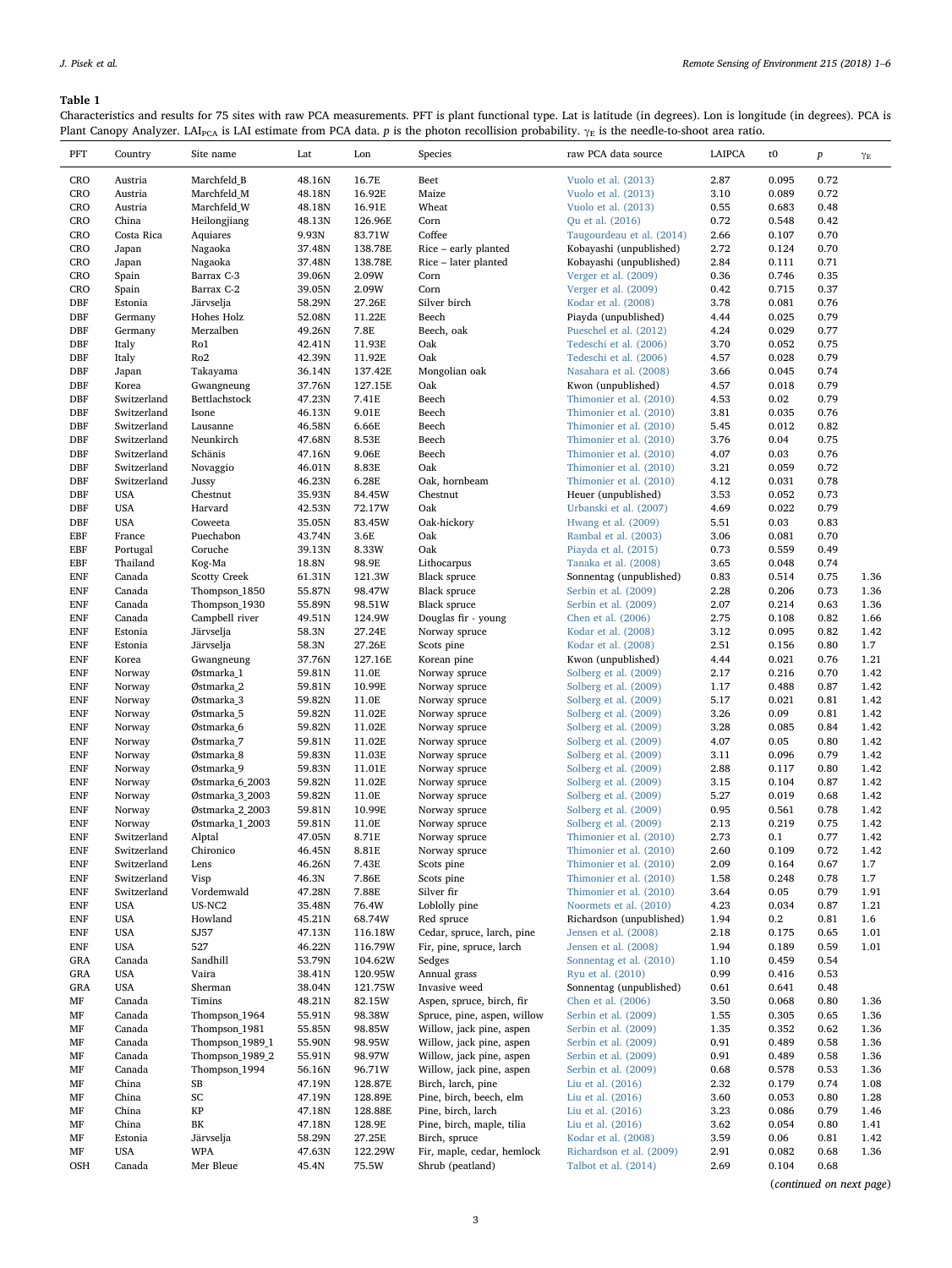#### Table 1 (continued)

| PFT        | Country    | Site name     | Lat    | Lon     | Species             | raw PCA data source  | LAIPCA | t0    |      | $\gamma_E$ |
|------------|------------|---------------|--------|---------|---------------------|----------------------|--------|-------|------|------------|
| OSH        | Canada     | Thompson_2003 | 55.9N  | 98.18W  | Wild rose, fireweed | Serbin et al. (2009) | 0.48   | 0.671 | 0.41 |            |
| <b>WSA</b> | <b>USA</b> | Tonzi         | 38.43N | 120.97W | Blue oak            | Ryu et al. (2010)    | 0.68   | 0.583 | 0.47 |            |

CRO: crop, DBF: deciduous broadleaf forest, EBF: evergreen broadleaf forest, ENF: evergreen needleleaf forest, GRA: grass, MF: mixed forest, OSH: open shrubland, WSA: woody savanna.

median from its noisy seasonal trajectory, to each pixel in the final map. This global CI map is provided using the same pixel grid and projection as the MODIS LAI product [\(Section 2.2\)](#page-1-5).

#### <span id="page-3-0"></span>2.4. Plant Canopy Analyzer data

[Ryu et al. \(2010\)](#page-5-17) compiled raw PCA instrument data from 41 sites distributed across six plant functional types ranging from boreal to tropical ecoclimatic zones. PCA data from 34 sites from their synthesis data set were retained after assessing their suitability for our study (e.g. representativeness of the area at the scale of corresponding overlapping 500 m MODIS pixel footprint verified with Google Earth Engine ([Gorelick et al., 2017\)](#page-5-48); temporal overlap with MODIS LAI product) ([Table 1](#page-2-0)). In addition to the retained sites from [Ryu et al. \(2010\),](#page-5-17) PCA measurements from 41 additional sites were included in this study. The available raw PCA data were used to approximate p-value at each site using Eq. [\(4\)](#page-1-3). The corresponding  $\gamma_E$  values for given coniferous species were obtained from literature and are provided in [Table 1.](#page-2-0)

#### 3. Results and discussion

The relationship between LAI and photon recollision probability p approximated with PCA data using Eq. [\(4\)](#page-1-3) is shown in [Fig. 1](#page-3-1). The nature of the  $p$ -LAI<sub>PCA</sub> relationship is different between evergreen needleleaf (ENF) and other PFTs due to the inclusion of the shoot-scale correction factor ([Chen, 1996\)](#page-4-2). Compared to [Rautiainen et al. \(2009\)](#page-5-18), the p-values representing needleleaf stands with greater variety of tree species were more dispersed. Our results support the notion by [Rautiainen et al. \(2009\)](#page-5-18) that establishing species-specific  $p$ -LAI<sub>PCA</sub> functions would require further research on the role of shoot-scale (shoot level) clumping and its documented variability between species (e.g. [Chen et al., 2006](#page-5-40); [Stenberg et al., 1999, 2001\)](#page-5-49) on photon recollision probability.

Eq. [\(7\)](#page-1-4) assumes that  $t_0$  in Eq. [\(3\)](#page-1-6) for the upper hemisphere can be approximated by  $t_0$  (57.3°). A regression between the gap fraction from

<span id="page-3-1"></span>

Fig. 1. Relationship between Plant Canopy Analyzer (PCA)-derived leaf area index (LAI<sub>PCA</sub>) and approximated photon recollision probability  $p$ . The abbreviations used in the figure legend are explained in the caption of [Table 1](#page-2-0).

<span id="page-3-2"></span>

Fig. 2. Comparison between the transmittance  $(t_0; Eq. (3))$  $(t_0; Eq. (3))$  and gap fraction from the fourth ring of Plant Canopy Analyzer (PCA) data.

the fourth ring (47–58° from zenith) and  $t_0$  obtained from all five rings (Eq. [\(3\)\)](#page-1-6) for all sites is shown in [Fig. 2](#page-3-2). The tight linear relationship close to the 1:1 line indicates that this ring alone (or 57.3° as its representative) is indeed a reasonable approximation for  $t_0$  of the upper hemisphere, while simultaneously reducing the uncertainty introduced through an assumed leaf inclination angle distribution. It should be noted that previous research by [Leblanc and Chen \(2001\)](#page-5-50) also found that the fourth ring itself provides a good approximation of LAI<sub>PCA</sub> under both direct and diffuse light conditions.

[Fig. 3A](#page-4-3) shows a strong linear relationship ( $R^2 = 0.95$ ; Mean Absolute Error (MAE) =  $0.018$ ; intercept 0.0043) between the *p*-values de-rived from Eqs. [\(4\) and \(7\)](#page-1-3) using the PCA and  $\gamma_E$  data from [Table 1](#page-2-0) as the source of information about LAI, and CI values retrieved from [He](#page-5-5) [et al. \(2012\).](#page-5-5) [Fig. 3](#page-4-3)A confirms the agreement between the two approaches (Eqs. [\(4\) and \(7\)\)](#page-1-3) to obtain p-value. The observed variation stems mainly from the uncertainty in G-function, CI values and approximation of  $t_0$ (57.3°) to  $t_0$  of the upper hemisphere [\(Fig. 2\)](#page-3-2). The clumping may change with season ([Sprintsin et al., 2011](#page-5-51); [Pisek et al.,](#page-5-52) [2015;](#page-5-52) [Lang et al., 2017\)](#page-5-53), while [He et al. \(2012\)](#page-5-5) provide only the seasonal trajectory median value.

The linear relationship close to the 1:1 line (slope 1.0093; intercept −0.034) between the p-values derived from PCA and MODIS-only data ([Fig. 3](#page-4-3)B) suggests a general compatibility of MODIS LAI and CI maps by [He et al. \(2012\).](#page-5-5) Our results supports that a) the MODIS algorithm indeed uses the recollision probability to account for clumping, and b) the approach integrating the empirically based CI information with MODIS LAI suggested by [Ryu et al. \(2011\)](#page-5-9) appears to be feasible. The difference between [Fig. 3](#page-4-3)A and B is the inclusion of the MODIS LAI product in the latter one. Since the clumping in MODIS LAI is accounted for at the plant and canopy scales only, knowledge about the shoot-scale grouping correction factor  $\gamma_E$  is needed to retrieve the non-underestimated p-values in case of needleleaf forests.

[Fig. 4](#page-4-4) shows the scatterplot between LAI estimates from PCA and MODIS LAI C6 product. The increase in mean absolute error in [Fig. 3B](#page-4-3) (MAE =  $0.049$ ) compared to [Fig. 3A](#page-4-3) (MAE =  $0.018$ ) is linked to the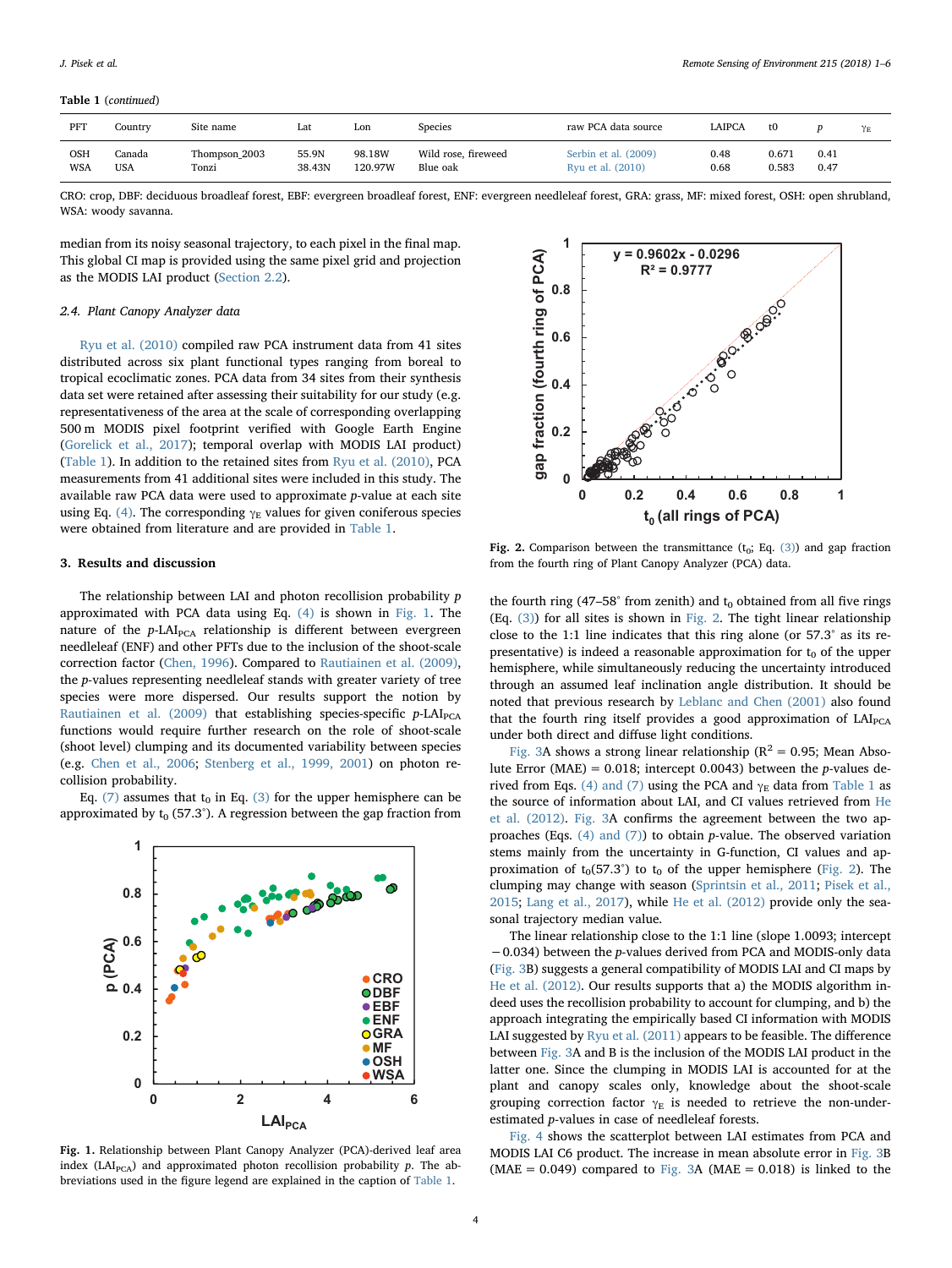<span id="page-4-3"></span>

Fig. 3. Relationships between photon recollision probabilities p derived with Eqs. [\(4\) and \(7\)](#page-1-3) using Plant Canopy Analyzer (PCA) data (A) and MODIS LAI C6 product (B) as LAI input into Eq. [\(7\)](#page-1-4).

<span id="page-4-4"></span>

Fig. 4. Relationship between Plant Canopy Analyzer (PCA)-derived leaf area index (LAI<sub>PCA</sub>) and MODIS LAI C6 product (LAI<sub>MODIS</sub>). Both PCA and MODIS LAI data are not corrected for the shoot-scale grouping correction factor  $\gamma_{\rm E}$ .

different estimates and sources of LAI information for Eq. [\(4\)](#page-1-3) (PCA) and Eqs. [\(7\) and \(8\)](#page-1-4) (MODIS LAI) as illustrated in [Fig. 4](#page-4-4). Furthermore, [Fig. 1](#page-3-1) shows that accurate LAI information for photon recollision probability estimation is particularly critical at lower LAI values. Since reflectance values are not saturated within LAI range of 0–2, LAI algorithms perform well within this domain ([Yan et al., 2016b](#page-5-21)) and should be able to provide high quality input data. Importantly, it should be verified if the LAI input indeed corresponds to true LAI.

Our findings illustrate that it might be possible to obtain approximate p-values for any location solely from Earth Observation data, given availability of high quality LAI retrievals. In the future, the relationship could be possibly strengthened by further improved CI retrieval algorithms from Earth Observation data (e.g. [Wei and Fang,](#page-5-7) [2016\)](#page-5-7), by accounting for seasonal variation of clumping ([He et al.,](#page-5-54) [2016\)](#page-5-54) and by knowing site specific G-function values [\(Raabe et al.,](#page-5-55) [2015\)](#page-5-55). It is envisioned that our findings provide a stimulus for future applications of the photon recollision probability concept for global and local monitoring of vegetation using Earth Observation data ([Stenberg](#page-5-14) [et al., 2016](#page-5-14)).

# 4. Conclusion

Our results indicate that the integration of a MODIS LAI product with empirically-based CI maps is feasible. Their synergy was assessed using the p-theory along with raw LAI-2000/2200 Plant Canopy Analyzer data gathered across a wide range of plant functional types. Importantly, for the first time it is shown that it might be possible to obtain approximate p-values for any location solely from Earth Observation data. This approximation is relevant for future applications of photon recollision probability concept for global and local monitoring of vegetation using Earth Observation data [\(Stenberg et al.,](#page-5-14) [2016\)](#page-5-14).

## Acknowledgements

JP was supported by Estonian Research Council Grant PUT1355 and Mobilitas Pluss MOBERC11. The global clumping index map by [He et al.](#page-5-5) [\(2012\)](#page-5-5) is available for download through the following link: [https://](https://www.researchgate.net/publication/314151326_Global_Clumping_Index_Map) [www.researchgate.net/publication/314151326\\_Global\\_Clumping\\_Index\\_](https://www.researchgate.net/publication/314151326_Global_Clumping_Index_Map) [Map.](https://www.researchgate.net/publication/314151326_Global_Clumping_Index_Map) S.P.S. was partially supported by the United States Department of Energy contract No. DE-SC0012704 to Brookhaven National Laboratory.

The MODIS LAI C6 data have been accessed through Google Earth Engine. Dr. Youngryel Ryu kindly shared his compilation of raw PCA data. Original providers of the raw PCA data to Dr. Ryu are appreciated: Drs. Jing Ming Chen, Michael Gavazzi, Mark Heuer, Taehee Hwang, Joon Kim, Soo-Hyung Kim, Hideki Kobayashi, John Kochendorfer, Hyojung Kwon, Beverly Law, Craig Macfarlane, Francesco Mazzenga, Mark Mesarch, William Munger, Kenlo Nishida Nasahara, Asko Noormets, Jean-Marc Ourcival, Dario Papale, Serge Rambal, Andrew Richardson, Julie Talbot, Shashi Verma, and Leland Werden. Drs. Martin Béland, Yuri Knyazikhin, Philip Lewis and Pauline Stenberg provided valuable input and comments on the concept provided in this study. Authors wish to thank three anonymous reviewers for constructive comments on the manuscript.

#### References

- <span id="page-4-1"></span>[Baldocchi, D.D., Harley, P.C., 1995. Scaling carbon dioxide and water vapour exchange](http://refhub.elsevier.com/S0034-4257(18)30255-4/rf0005) [from leaf to canopy in a deciduous forest. II. Model testing and application. Plant Cell](http://refhub.elsevier.com/S0034-4257(18)30255-4/rf0005) [Environ. 18, 1157](http://refhub.elsevier.com/S0034-4257(18)30255-4/rf0005)–1173.
- <span id="page-4-0"></span>Bonan, G.B., Williams, M., Fisher, R.A., Oleson, K.W., 2014. Modeling stomatal conductance in the earth system: linking leaf water-use efficiency and water transport along the soil-plant-atmosphere continuum. Geosci. Model Dev. 7, 2193–2222. <http://dx.doi.org/10.5194/gmd-7-2193-2014>.
- <span id="page-4-2"></span>[Chen, J.M., 1996. Optically-based methods for measuring seasonal variation of leaf area](http://refhub.elsevier.com/S0034-4257(18)30255-4/rf0020) [index in boreal conifer stands. Agric. For. Meteorol. 80, 135](http://refhub.elsevier.com/S0034-4257(18)30255-4/rf0020)–163.